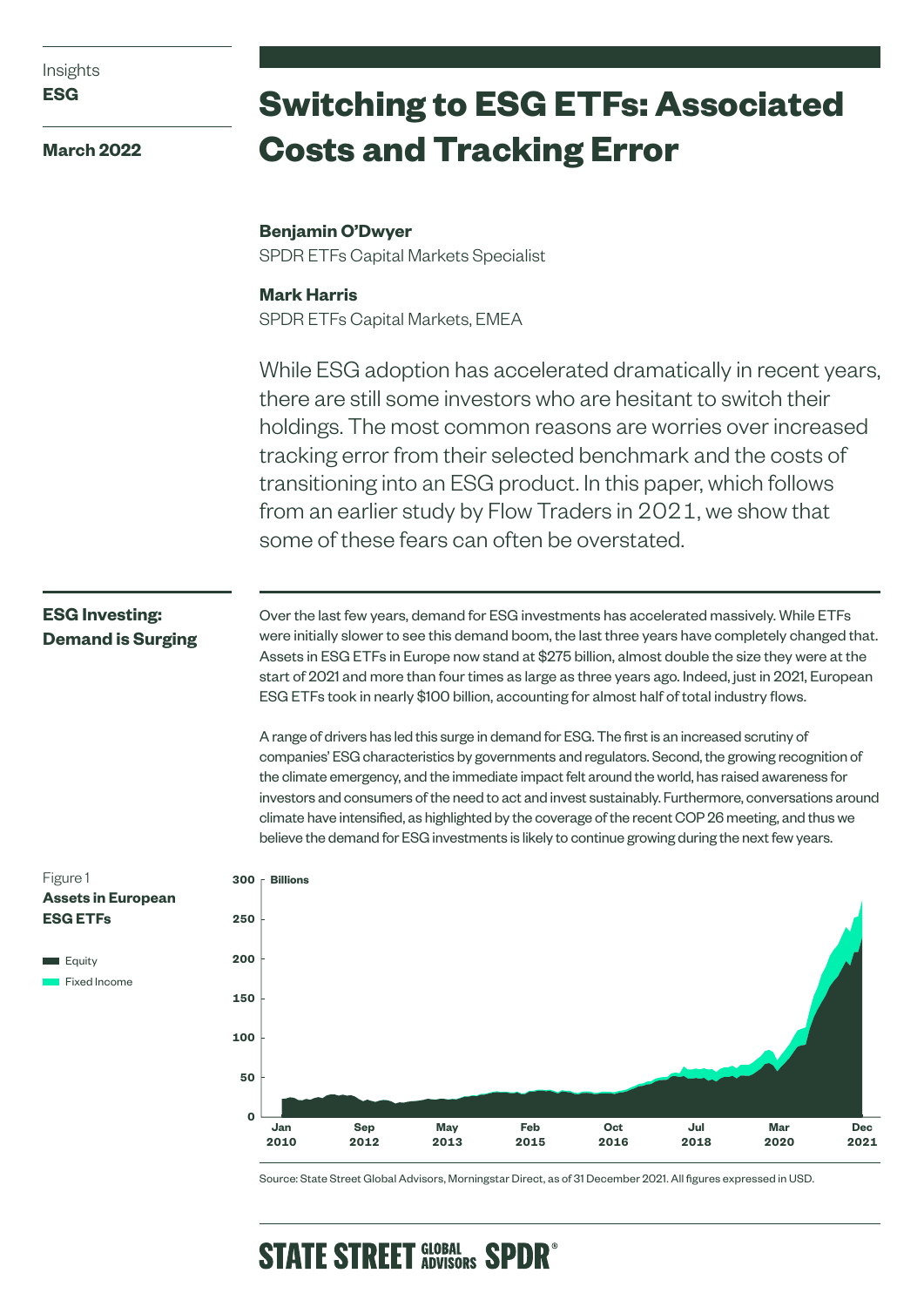

Source: State Street Global Advisors, Morningstar Direct, as of 31 December 2021. All figures expressed in USD.

# **Switching from Traditional ETFs to ESG ETFs**

Common concerns for many institutional investors — who are keen to switch aspects of their core holdings into ESG equivalent funds — centre around tracking error and execution cost impacts that are associated with transitioning to an ESG index.

### **Tracking Error**

In Figure 3 (next page), we look at several ESG indices and compare their total return and tracking error over different time periods. The table demonstrates that some of these tracking error concerns are overdone. Tracking error for most exposures is relatively low, and therefore tracking difference between the two products also comes in close. This is because these indices have been designed to target the same risk-return characteristics while maintaining an ESG investment approach.

Despite the attempts at minimising tracking error, the data in Figure 3 show that these indices still offer a fairly significant uplift in terms of ESG score relative to the parent index, as measured by the R-Factor® score. R-Factor is our proprietary ESG scoring system, measuring the performance of a company's business operations and governance as they relate to financially material and industryspecific ESG risk factors, as defined by the Sustainability Accounting Standards Board (SASB).

The fixed income indices under analysis apply a best-in-class exclusionary approach to remove companies that have poor ESG scores. However, they then use an optimisation approach to bring the index characteristics back in line with the parent index, so that the duration and yield profiles are comparable to the parent index. This helps to ensure that the risk-return characteristics of the ESG index remain similar to the parent index.

Ultimately, investors need to weigh the internal and external drivers of switching to an ESG-focused product against the potential differentials of varying performance indicators, including tracking error. In general, indices that seek to maximise ESG scores, through weighting constituents by a best-in-class ESG approach, are likely to have a greater level of tracking error. Meanwhile, indices that apply screening approaches (which remove companies that fail certain ESG involvement tests), but continue to weight the constituents by the same approach as the parent index, are likely to have similar performance to the parent.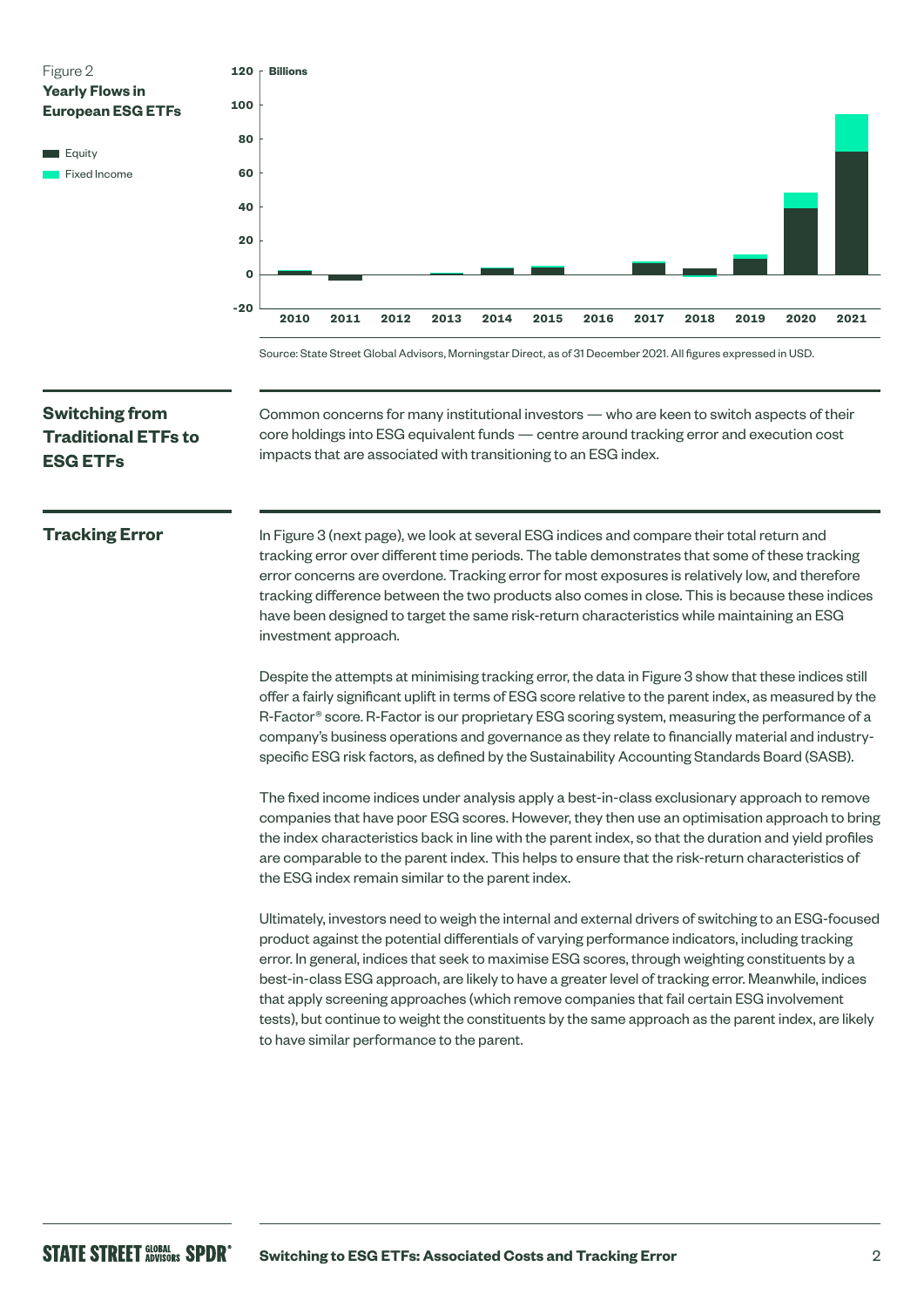### Figure 3 **Return and Tracking Comparison of ESG vs. Parent Indices**

| Index                                                                       |         | Total Return (%) |       | <b>Tracking Error (%)</b> |      |      | <b>ESG Score</b>      |  |
|-----------------------------------------------------------------------------|---------|------------------|-------|---------------------------|------|------|-----------------------|--|
|                                                                             | 1 Yr    | 3 Yr             | 5 Yr  | 1Yr                       | 3Yr  | 5Yr  | <b>R-Factor Score</b> |  |
| S&P 500 ESG Exclusions II Index                                             | 28.45   | 26.42            | 18.45 | 0.45                      | 0.49 | 0.54 | 69.51                 |  |
| S&P 500 Index                                                               | 28.16   | 25.41            | 17.82 |                           |      |      | 69.33                 |  |
| STOXX Europe 600 SRI Index                                                  | 26.29   | 16.12            | 8.82  | 2.08                      | 2.44 | 2.37 | 79.09                 |  |
| STOXX Europe 600 Index                                                      | 24.91   | 15.79            | 8.90  |                           |      |      | 74.18                 |  |
| Bloomberg SASB US Corporate ESG<br>Ex-Controversies Select Index            | $-0.97$ | 7.96             | 5.50  | 0.80                      | 1.40 | 1.21 | 78.67                 |  |
| Bloomberg USD Corporate Bond Index                                          | $-1.43$ | 8.80             | 5.88  |                           |      |      | 67.55                 |  |
| Bloomberg SASB Euro Corporate ESG<br>Ex-Controversies Select Index          | $-0.90$ | 2.62             | 1.85  | 0.12                      | 0.39 | 0.32 | 83.43                 |  |
| Bloomberg Euro Corporate Bond Index                                         | $-0.97$ | 2.64             | 1.80  |                           |      |      | 74.57                 |  |
| S&P Euro ESG High Yield Dividend<br>Aristocrats Index                       | 25.61   | 17.96            | 13.47 | 1.14                      | 2.15 | 2.05 | 76.17                 |  |
| S&P Euro High Yield Dividend<br>Aristocrats Index                           | 24.74   | 15.66            | 11.56 |                           |      |      | 76.09                 |  |
| S&P ESG High Yield Dividend<br>Aristocrats Index                            | 19.87   | 11.65            | 7.89  | 3.29                      | 4.03 | 3.47 | 64.38                 |  |
| S&P High Yield Dividend<br>Aristocrats Index                                | 14.59   | 6.84             | 4.30  |                           |      |      | 61.57                 |  |
| S&P Global ESG Dividend Aristocrats<br>Quality Income Index                 | 22.96   | 13.34            | 9.42  | 3.18                      | 2.92 | 2.61 | 66.57                 |  |
| S&P Global Dividend Aristocrats Quality<br>Income Index                     | 15.41   | 7.29             | 5.76  |                           |      |      | 63.03                 |  |
| Bloomberg SASB US Corporate High<br>Yield ESG Ex-Controversies Select Index | 6.62    | 9.12             |       | 0.58                      | 0.91 |      | 65.03                 |  |
| Bloomberg US Corporate High<br>Yield Index                                  | 5.28    | 8.83             |       |                           |      |      | 55.62                 |  |

Source: State Street Global Advisors, Bloomberg Finance L.P., FactSet, as of 31 December 2021. Past performance is no guarantee of future results. It is not possible to invest directly into an index. Index returns are unmanaged and do not reflect the deduction of any fees or expenses. Index returns reflect all items of income, gain and loss and the reinvestment of dividends and other income as applicable.

## **ETF Trading Costs**

ETFs provide investors with efficient access to a broad set of benchmarks, across asset classes, with transactional costs at or around the underlying constituent levels. The unique structure of ETFs can also deliver investors an efficient platform to re-allocate strategies between ETF variants.

When considering switching from a core exposure to an ESG equivalent, investors can leverage the similarities in constituent make-up between the ESG index and the parent index, and transact based on an "all-in switch price" rather than trading the two legs in isolation. Using an all-in switch price can often create pricing efficiency as Authorised Participants are able to manage both legs of the transaction, leveraging the constituent overlap and their unique ability to access the products in primary markets to help minimise execution costs for investors.

In addition, investors can also now benefit from recent developments seen across third-party Request for Quote (RFQ) platforms, which have developed a "switch" quote type mechanism to stand alongside the traditional NAV and risk price trading benchmarks, thus helping automate the switch order flow process. This represents a positive development for investors, and provides an additional trading option within their execution toolkit.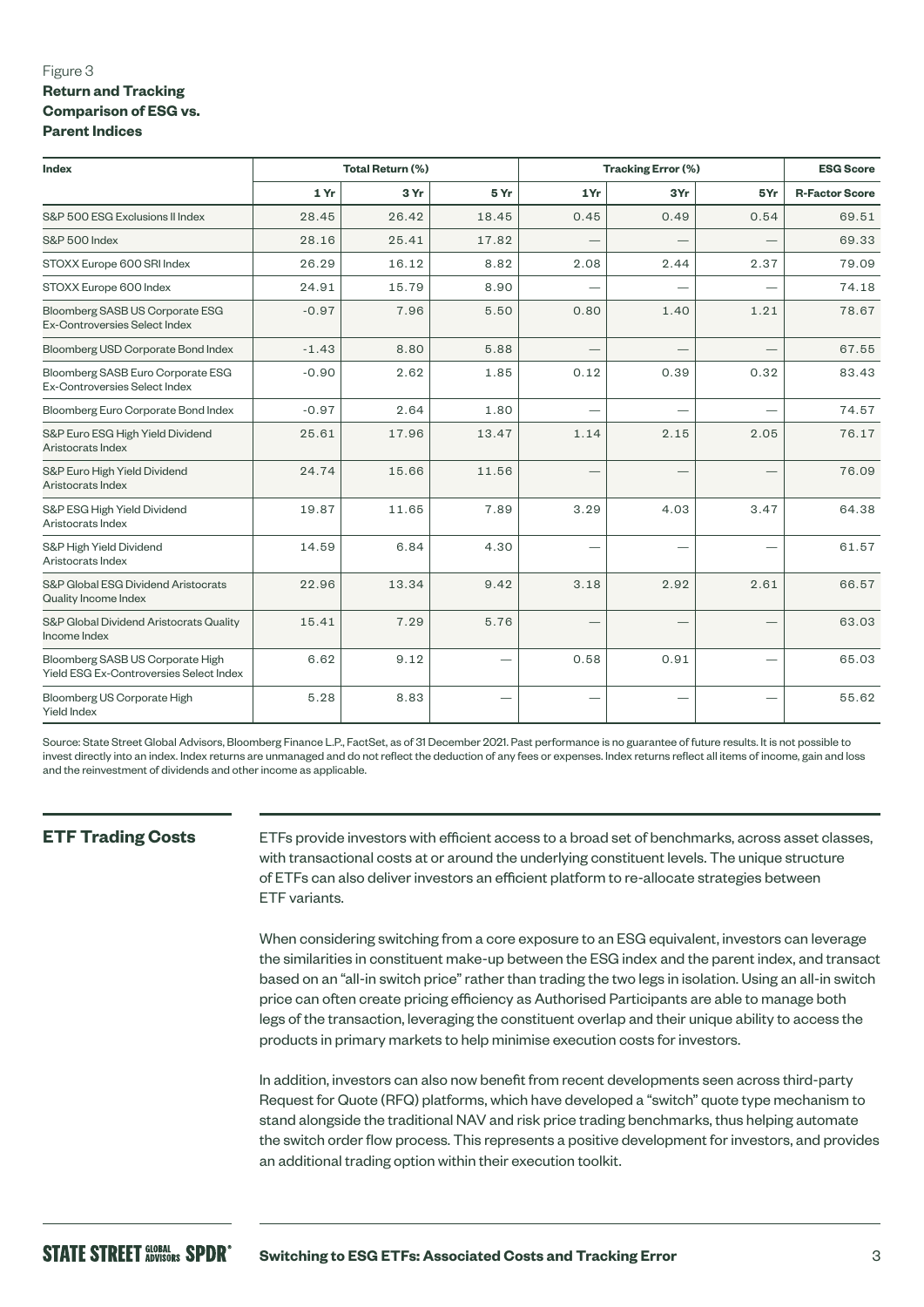The below table provides indications of the all-in switch pricing achievable when looking to move between our SPDR core strategies and their ESG equivalents.1 These indicative switch costs were provided by FlowTraders, a global market maker and Authorised Participant in multiple SPDR ETFs across a wide range of asset classes. These switch costs were provided at a specific point in time and therefore are liable to change based on market conditions; however, they provide a helpful estimation of the expected cost to switch from one product to the other.

You will notice that, for our equity ETFs, the market switch indication levels quoted below reduce as notional values increase. But for the fixed income ETFs, the opposite is true: as notional values increase, so do the market switch indications. Why is this? Unlike equity baskets, which tend to see broad constituent overlaps, certain fixed income baskets may see smaller overlaps in terms of sector exposure and duration. As basket sizes increase, the market maker will be forced to begin sampling from even smaller bonds, amplifying these variances, which may increase the overall net risk being managed by the market maker and result in higher costs as the switch notional increases.

| <b>ETF</b>                                                    | <b>Ticker</b>  | <b>Indicative Switch Costs (bps)</b> |                    |                    |
|---------------------------------------------------------------|----------------|--------------------------------------|--------------------|--------------------|
|                                                               |                | \$5mn                                | \$10 <sub>mn</sub> | \$50 <sub>mn</sub> |
| SPDR S&P 500 ESG Screened UCITS ETF                           | 500X IM        | 6.00                                 | 3.40               | 1.60               |
| SPDR <sup>®</sup> S&P 500 ETF                                 | SPY5 IM        |                                      |                    |                    |
| SPDR STOXX Europe 600 SRI UCITS ETF                           | 600X IM        | 19.86                                | 18.81              | 18.49              |
| Weighted Average Competitor Products                          | N/A            |                                      |                    |                    |
| SPDR <sup>®</sup> Bloomberg SASB U.S. Corporate ESG UCITS ETF | <b>USCRLN</b>  | 15.45                                | 16.04              | 18.21              |
| Weighted Average Competitor Products                          | N/A            |                                      |                    |                    |
| SPDR <sup>®</sup> Bloomberg SASB Euro Corporate ESG UCITS ETF | <b>EUCR IM</b> | 8.00                                 | 9.00               | 12.00              |
| SPDR <sup>®</sup> Blmbrg Bely EUR Corp Bd ETF                 | SYBC GY        |                                      |                    |                    |
| SPDR Bloomberg U.S. High Yield Corporate ESG UCITS ETF        | <b>SJNKLN</b>  | 17.44                                | 19.44              | 22.44              |
| Weighted Average Competitor Products                          | N/A            |                                      |                    |                    |
| SPDR S&P Euro Dividend Aristocrats ESG UCITS ETF              | <b>EEDV NA</b> | 14.80                                | 14.50              | 14.30              |
| SPDR S&P Euro Dividend Aristocrats UCITS ETF                  | SPYW GY        |                                      |                    |                    |
| SPDR S&P U.S. Dividend Aristocrats ESG UCITS ETF              | <b>UEDVLN</b>  | 4.00                                 | 2.00               | 2.00               |
| SPDR S&P U.S. Dividend Aristocrats UCITS ETF                  | <b>UDVD LN</b> |                                      |                    |                    |
| SPDR S&P Global Dividend Aristocrats ESG UCITS ETF            | <b>GEDVLN</b>  | 15.00                                | 12.00              | 11.00              |
| SPDR S&P Global Dividend Aristocrats UCITS ETF                | <b>GLDV LN</b> |                                      |                    |                    |

Source: SPDR Capital Markets, FlowTraders, as of 7 February 2022. Indications are based on market conditions as of the date indicated and are subject to change.

For further information please reach out to the SPDR Capital Markets team: [EMEASPDR-CapitalMarkets@ssga.com.](mailto:EMEASPDR-CapitalMarkets%40ssga.com?subject=)

**Endnote** 1 Where SPDR does not offer a non-ESG exposure, an average switch price of selected competitor products was used for these indications.

Figure 4 **Indicative Switch Costs for ESG ETFs from Equivalent ETFs**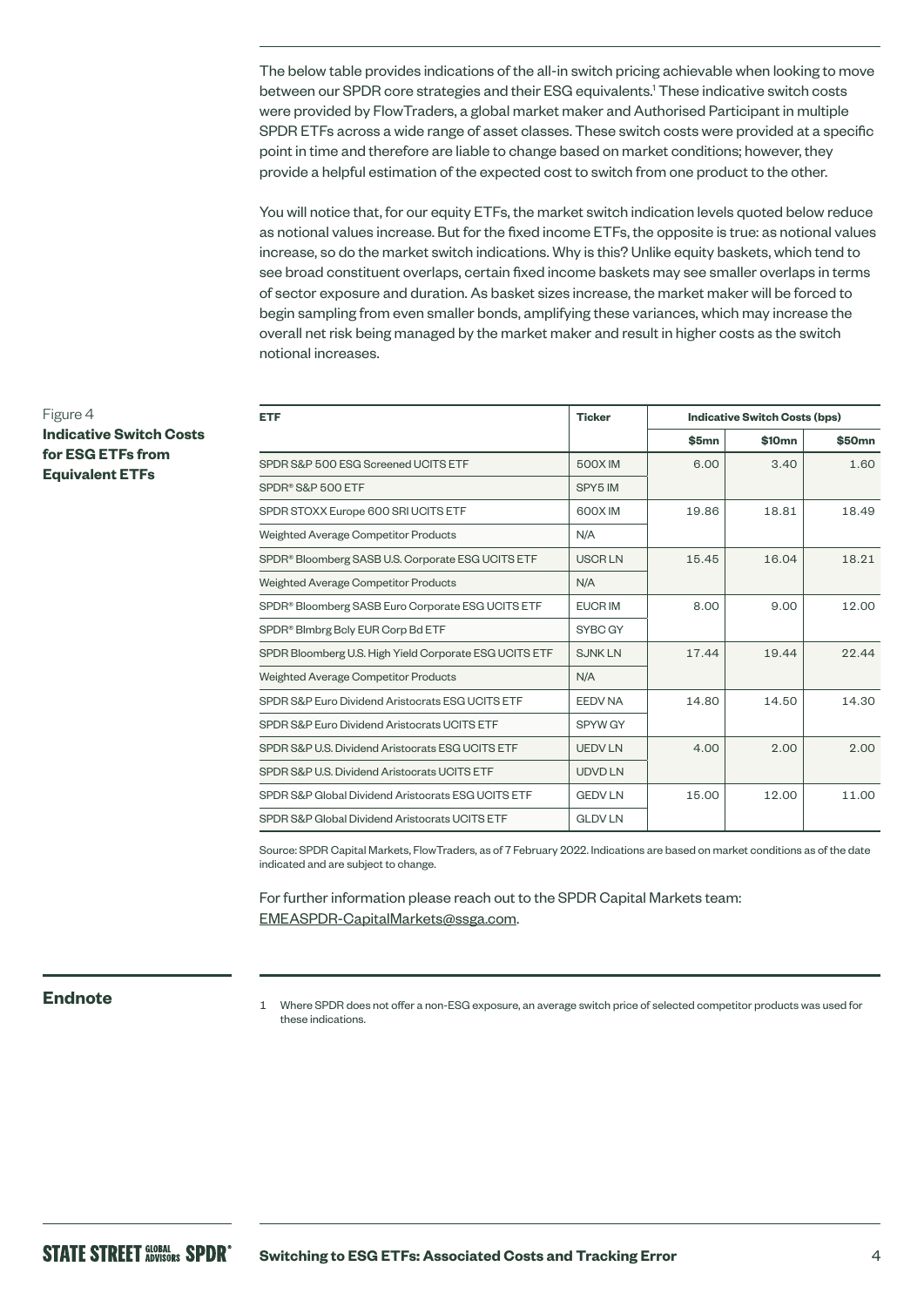## **About State Street Global Advisors**

For four decades, State Street Global Advisors has served the world's governments, institutions and financial advisors. With a rigorous, risk-aware approach built on research, analysis and market-tested experience, we build from a breadth of active and index strategies to create costeffective solutions. As stewards, we help portfolio companies see that what is fair for people and sustainable for the planet can deliver long-term performance. And, as pioneers in index, ETF, and ESG investing, we are always inventing new ways to invest. As a result, we have become the world's fourth-largest asset manager\* with US \$4.14 trillion† under our care.

\* Pensions & Investments Research Center, as of 31 December 2020.

† This figure is presented as of December 31, 2021 and includes approximately \$61.43 billion of assets with respect to SPDR products for which State Street Global Advisors Funds Distributors, LLC (SSGA FD) acts solely as the marketing agent. SSGA FD and State Street Global Advisors are affiliated.

About Flow Traders Flow Traders is a leading global technology-enabled liquidity provider, historically specialising in Exchange Traded Products (ETPs). Founded in 2004, Flow Traders continues to expand its footprint, taking further steps in enhancing coverage of underlying asset classes such as fixed income, digital assets, FX and commodities. Flow Traders remains committed to providing liquidity in these assets, on all major exchanges and trading venues globally 24/7 and has trading desks in Europe, the Americas and Asia.

Visit [flowtraders.com/institutional-trading](http://flowtraders.com/institutional-trading) for more information.

### **[ssga.com/etfs](http://ssga.com/etfs)**

### Information Classification: General Access.

### Marketing communication. For professional clients use only.

For qualified investors according to Article 10(3) and (3ter) of the Swiss Collective Investment Schemes Act ("CISA") and its implementing ordinance, at the exclusion of qualified investors with an opting-out pursuant to Art. 5(1) of the Swiss Federal Law on Financial Services ("FinSA") and without any portfolio management or advisory relationship with a financial intermediary pursuant to Article 10(3ter) CISA ("Excluded Qualified Investors") only.

For Investors in Austria: The offering of SPDR ETFs by the Company has been notified to the Financial Markets Authority (FMA) in accordance with section 139 of the Austrian Investment Funds Act. Prospective investors may obtain the current sales Prospectus, the articles of incorporation, the KIID as well as the latest annual and semi-annual report free of charge from State Street Global Advisors Europe Limited, Branch in Germany, Brienner Strasse 59, D-80333 Munich. T: +49 (0)89- 55878-400. F: +49 (0)89-55878-440.

For Investors in Finland: The offering of funds by the Companies has been notified to the Financial Supervision Authority in accordance with Section 127 of the Act on Common Funds (29.1.1999/48) and by virtue of confirmation from the Financial Supervision Authority the Companies may publicly distribute their Shares

in Finland. Certain information and documents that the Companies must publish in Ireland pursuant to applicable Irish law are translated into Finnish and are available for Finnish investors by contacting State Street Custodial Services (Ireland) Limited, 78 Sir John Rogerson's Quay, Dublin 2, Ireland.

For Investors in France: This document does not constitute an offer or request to purchase shares in the Company. Any subscription for shares shall be made in accordance with the terms and conditions specified in the complete Prospectus, the KIID, the addenda as well as the Company Supplements. These documents are available from the Company centralising correspondent: State Street Banque S.A., Coeur Défense — Tour A — La Défense 4 33e étage 100, Esplanade du Général de Gaulle 92 931 Paris La Défense cedex France or on the French part of the site [ssga.com/etfs.](http://ssga.com/etfs) The Company is an undertaking for collective investment in transferable securities (UCITS) governed by Irish law and accredited by the Central Bank of Ireland as a UCITS in accordance with European Regulations. European Directive no. 2014/91/EU dated 23 July 2014 on UCITS, as amended, established common rules pursuant to the cross-border marketing of UCITS with which they duly comply. This common base does not exclude differentiated implementation. This is why a European UCITS can be sold in France even though its activity does not comply with rules identical to those governing the approval of this type of product in France.The offering of these compartments has been notified to the Autorité des Marchés Financiers (AMF) in accordance with article L214-2-2 of the French Monetary and Financial Code.

For Investors in Germany: The offering of SPDR ETFs by the Companies has been notified to the Bundesanstalt für Finanzdienstleistungsaufsicht (BaFin) in accordance with section 312 of the German Investment Act. Prospective investors may obtain the current sales Prospectuses, the articles of incorporation, the KIIDs as well as the latest annual and semi-annual report free of charge from State Street Global Advisors Europe Limited, Branch in Germany, Brienner Strasse 59, D-80333 Munich. T: +49 (0)89- 55878-400. F: +49 (0)89-55878-440.

Ireland: State Street Global Advisors Europe Limited is regulated by the Central Bank of Ireland. Registered office address 78 Sir John Rogerson's Quay, Dublin 2. Registered Number: 49934. T: +353 (0)1 776 3000. F: +353 (0)1 776 3300.

Israel: No action has been taken or will be taken in Israel that would permit a public offering of the Securities or distribution of this sales brochure to the public in Israel. This sales brochure has not been approved by the Israel Securities Authority (the 'ISA').

Accordingly, the Securities shall only be sold in Israel to an investor of the type listed in the First Schedule to the Israeli Securities Law, 1978, which has confirmed in writing that it falls within one of the categories listed therein (accompanied by external confirmation where this is required under ISA guidelines), that it is aware of the implications of being considered such an investor and consents thereto, and further that the Securities are being purchased

for its own account and not for the purpose of re-sale or distribution.

This sales brochure may not be reproduced or used for any other purpose, nor be furnished to any other person other than those to whom copies have been sent.

Nothing in this sales brochure should be considered investment advice or investment marketing as defined in the Regulation of Investment Advice, Investment Marketing and Portfolio Management Law, 1995 ("the Investment Advice Law"). Investors are encouraged to seek competent investment advice from a locally licensed investment advisor prior to making any investment. State Street is not licensed under the Investment Advice Law, nor does it carry the insurance as required of a licensee thereunder.

This sales brochure does not constitute an offer to sell or solicitation of an offer to buy any securities other than the Securities offered hereby, nor does it constitute an offer to sell to or solicitation of an offer to buy from any person or persons in any state or other jurisdiction in which such offer or solicitation would be unlawful, or in which the person making such offer or solicitation is not qualified to do so, or to a person or persons to whom it is unlawful to make such offer or solicitation.

Italy: State Street Global Advisors Europe Limited, Italy Branch ("State Street Global Advisors Italy") is a branch of State Street Global Advisors Europe Limited, registered in Ireland with company number 49934,